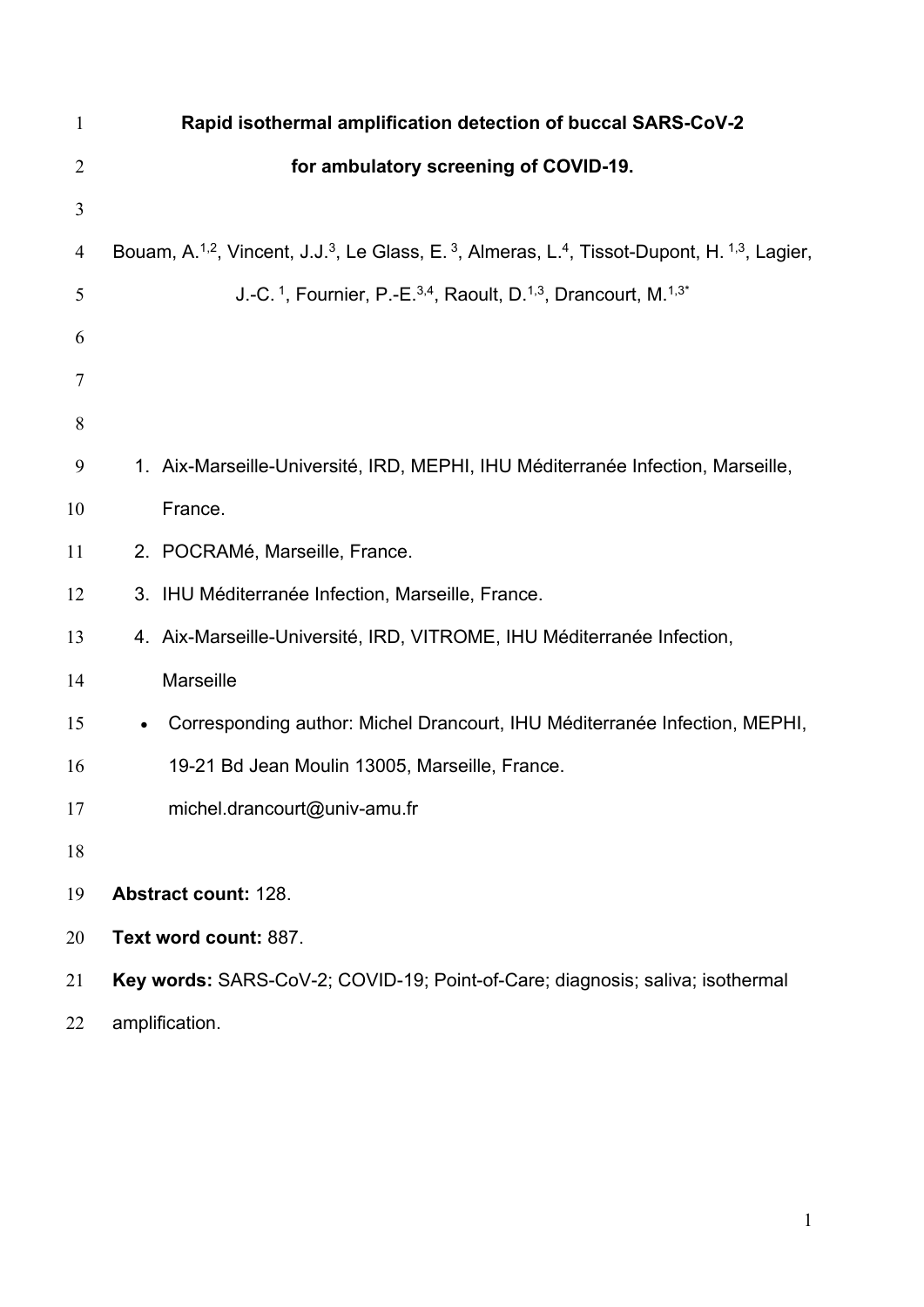| 23 | Abstract. A commercially-available isothermal amplification of SARS-CoV-2 RNA       |
|----|-------------------------------------------------------------------------------------|
| 24 | was applied to auto-sampled saliva using dry dental cotton rolls, swallowed for 02  |
| 25 | minutes. Among 212 tests, isothermal amplification yielded 3 (0.14%) invalid, 120   |
| 26 | (56.6%) positive and 89 (42%) negative tests. Compared to reference RT-PCR          |
| 27 | assays routinely performed on nasopharyngeal swabs in parallel, excluding the 03    |
| 28 | isothermal amplification invalid assays and 01 RT-PCR invalid assay, these figures  |
| 29 | indicated 119/123 (96.7%) samples were positive in the two methods and 85/85        |
| 30 | samples were negative in the two methods. Four buccal swabs missed by the           |
| 31 | isothermal amplification, exhibited Ct values of 26-34 in reference RT-PCR assays.  |
| 32 | Positive isothermal amplification detection was achieved in < 10 minutes.           |
| 33 | Supervision of the auto-sampling was a key to achieve these performances. These     |
| 34 | data support the proposal to use herein reported protocol including supervised      |
| 35 | buccal auto-sampling, for the screening of people suspected of COVID-19 patients at |
| 36 | the point-of-care.                                                                  |
| 37 |                                                                                     |
| 38 |                                                                                     |
| 39 |                                                                                     |
| 40 |                                                                                     |
| 41 |                                                                                     |
| 42 |                                                                                     |
| 43 |                                                                                     |
| 44 |                                                                                     |
| 45 |                                                                                     |
| 46 |                                                                                     |
| 47 |                                                                                     |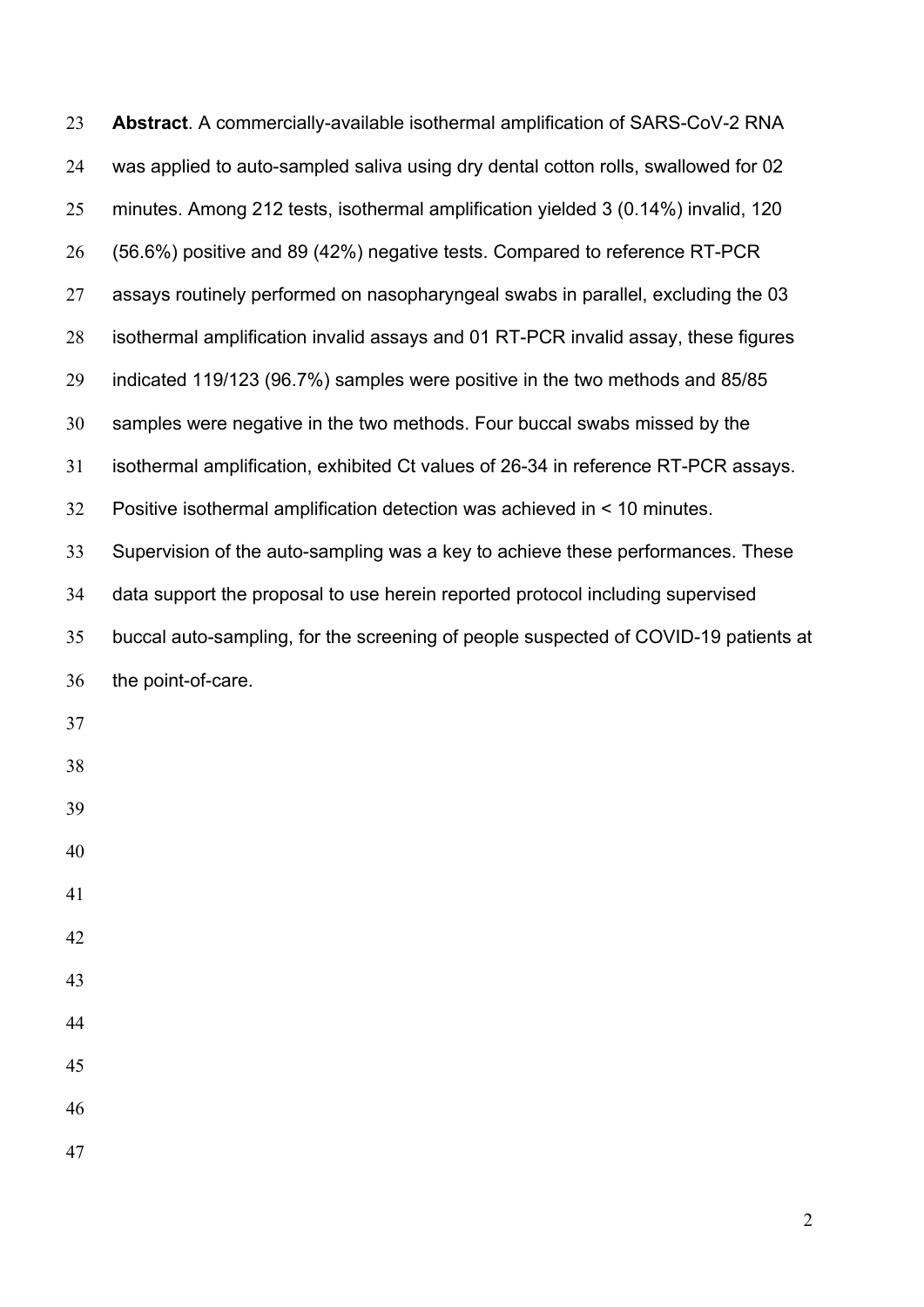Direct diagnosis of SARS-CoV-2 infection referred as COVID-19 [1], is routinely performed by the reverse-transcription polymerase chain reaction (RT-PCR) detection of viral RNA in nasopharyngeal swabs [2, 3]; with results obtained in less than 25 minutes at the point-of-care (POC) [4, 5]. Alternative posterior oropharyngeal saliva swabs collected by an investigator, yielded similar detection rate of SARS- CoV-2 RNA as nasopharyngeal swabs suggesting that oral fluid could be of interest for the diagnosis of COVID-19 [6]. One step forwards, RT-PCR has been favorably evaluated on auto-sampled saliva samples which are more comfortable to practice and were found as effective as nasopharyngeal swabs and stable for several days without the use of any preservative [7-12]. In parallel to RT-PCR, isothermal amplification recently emerged as an alternative technique for detecting SARS-CoV- 2 RNA, yet reports of its application to nasopharyngeal swabs yielded contradictory data regarding its clinical performances [13]. Furthermore, isothermal amplification applied to saliva samples also proved promising on a limited series of COVID-19 patients [14].

 Here, we evaluated the performances of one such commercially-available isothermal molecular test for the rapid detection of SARS-CoV-2 RNA detection in standardized buccal auto-sampling in order to achieve unprecedented sensibility and specificity of isothermal amplification SARS-CoV-2 RNA detection, compared to the gold standard RT-PCR, in less than 10 minutes.

 Ambulatory people presenting to the Institut Hospitalier-Universitaire Méditerranée Infection for confirmation of a previous COVID-19 diagnosis, or for COVID-19 follow-up, were instructed to swallow a dry dental cotton roll (3.8 X 0.8 mm; GACD, Paris, France) over the four buccal quadrants and eventually to mass the swab on the gingiva; for exactly two minutes. Sampling was supervised by one of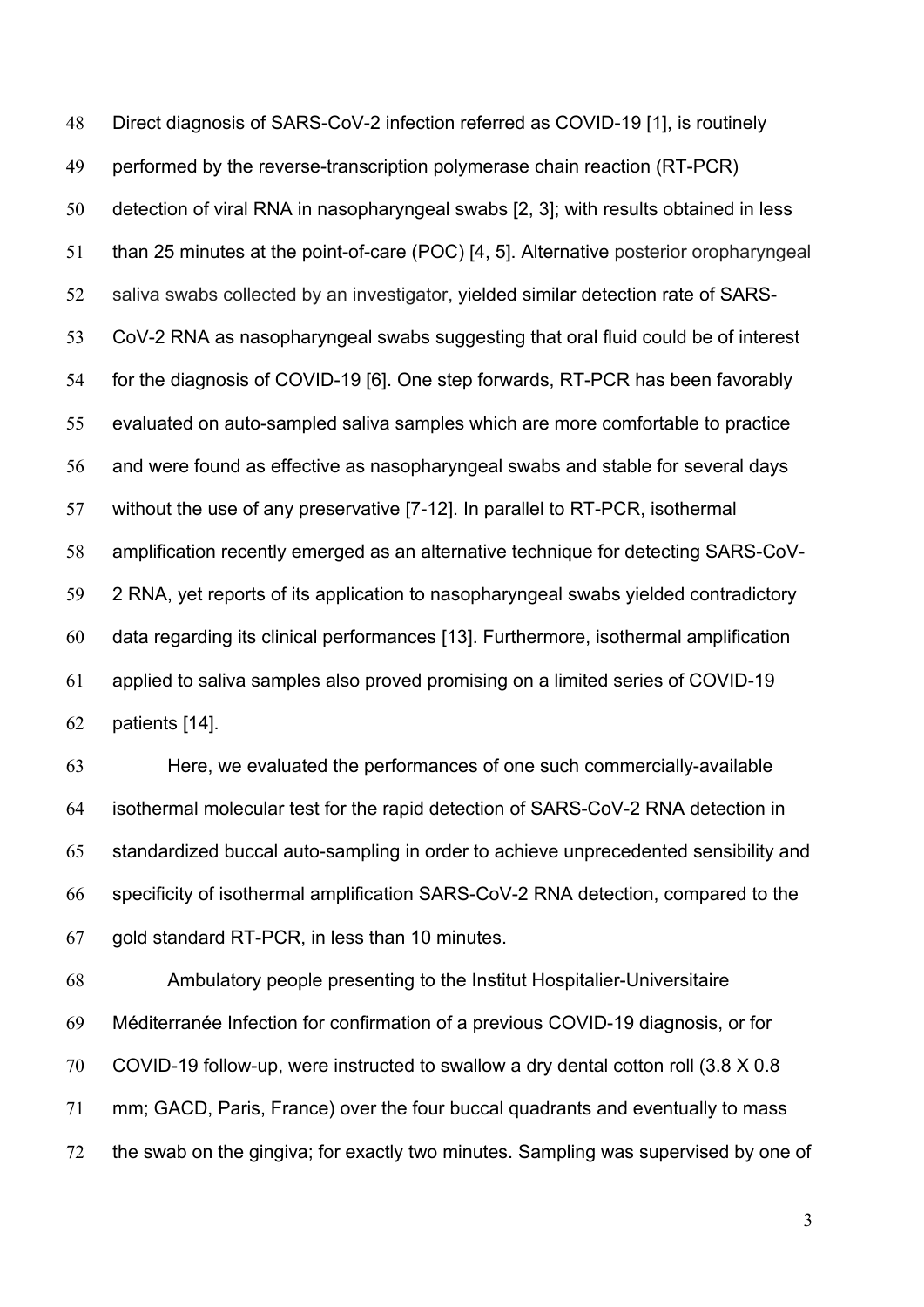us and the swallowed dental cotton collected by the patient himself was immediately triturated for 20 sec. in the lysis buffer contained in the kit purchased by the supplier 75 (ID NOW™, Abbott, Scarborough, USA)(Supplementary Vidéo); followed by isothermal amplification of the RdRp gene performed following the supplier's instructions (Abbott). In parallel, a nasopharyngeal swab was taken for each patient to perform RT-PCR analysis targeting the envelope protein (E)-encoding gene or the nucleocapsid protein (N)-encoding gene, as previously described [4, 15]. Isothermal amplification yielded 3/212 (0.14%) invalid, 120/212 (56.6%) positive and 89/212 (42%) negative tests. Compared to reference RT-PCR assays routinely performed on nasopharyngeal swabs in parallel, excluding the 03 isothermal amplification invalid assays and 01 RT-PCR invalid assay, these figures indicated 119 samples were positive in the two methods and 85 samples were negative in the two methods for a 100% specificity. More precisely, 04 RT-PCR-positive samples were missed by isothermal amplification. They had Ct values of 26, 28, 33 and 34. These 04 samples have been later confirmed in the two methods. While the manipulation included 2- min. sampling, 3-min. heating of the lysis buffer, 20 sec. to triturate the buccal swab in the heated lysis buffer and 3.2-min. amplification and detection, the measured duration of analysis was 10 minutes for negative results and 3.2 minutes ± 0.7 minute [range, 2-6 minutes] for positives (data from 67 measures). A second group of people were further instructed to follow the same protocol, yet in these patients sampling was not supervised. In this group of 68 people, isothermal amplification was positive in 34/68 (50%) people and negative in 34/68 (50%). Compared to the conventional RT-PCR performed in parallel on nasopharyngeal swab, sensitivity of the isothermal amplification was of 60.7% and specificity was 100%.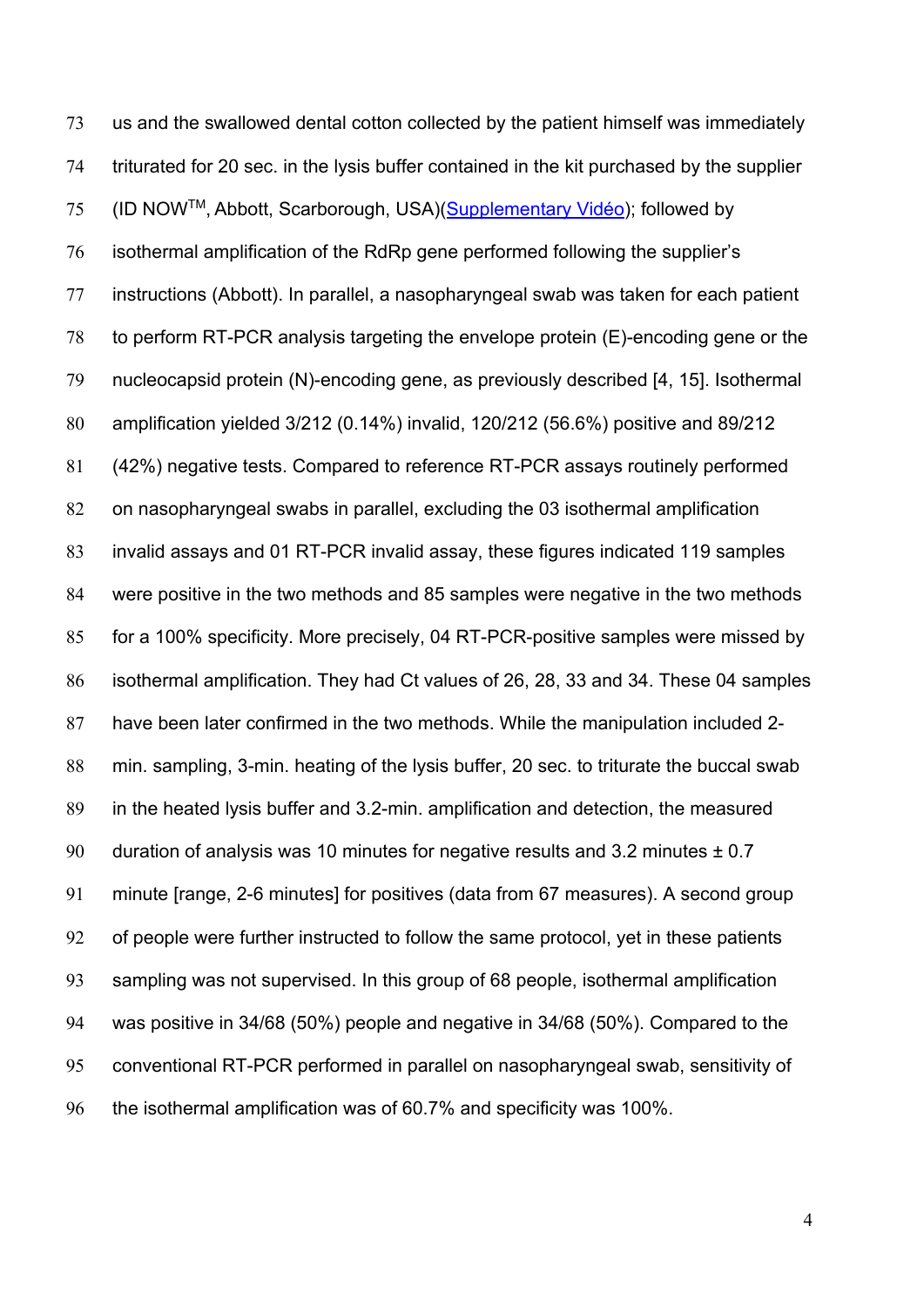Recently, investigation of a series of 44 people suspected of COVID-19 in Japan, using buccal sample yielded a sensitivity of 82.6% over 23 definite COVID-19 patients; and results were obtained in 45 minutes [14]. Further investigations using the same commercially-available isothermal amplification technology that we 101 evaluated herein (ID NOW™, Abbott, Scarborough, USA) showed a 94% positive percent agreement (90/96 nasopharyngeal swabs) in one study [16] and 91% positive percent agreement (30/33 nasopharyngeal swabs) in another study [13]. Here, a larger series yielded results in less than 10 minutes and sensitivity was of 96.7% when buccal sampling was supervised, versus 60.7% when buccal sampling was not supervised. Our interpretation is that standardization of the sample which collected not only saliva, but also buccal cells; and its supervision by a trained personal, were keys to success. The fact that we selected a population enriched in 109 patients already diagnosed with SARS-CoV-2 infection followed in our Institute as part of their medical care, explained the high prevalence of positives allowing to appreciate the positive agreement between ID NOW and RT-PCR routine analysis; which may have biased data. Also, isothermal amplification yields non-quantitative results which needs confirmation by quantitative RT-PCR and genotyping. In conclusion, the data here reported support the use of isothermal amplification detection of the SARS-CoV-2 RNA in the buccal sample, for the 116 screening of COVID-19 patients at the POC. Accordingly, the instrument was easy to use, requiring minimal hands-on time and no specialized staff; and reagents were stored at room temperature, facilitating their deployment. Furthermore, herein proposed protocol could be incorporated in zero-COVID-19 strategies in spaces accommodating gathered people. Standardized buccal sampling and supervision of this auto-sampling were keys to achieve unprecedented sensitivity of detection,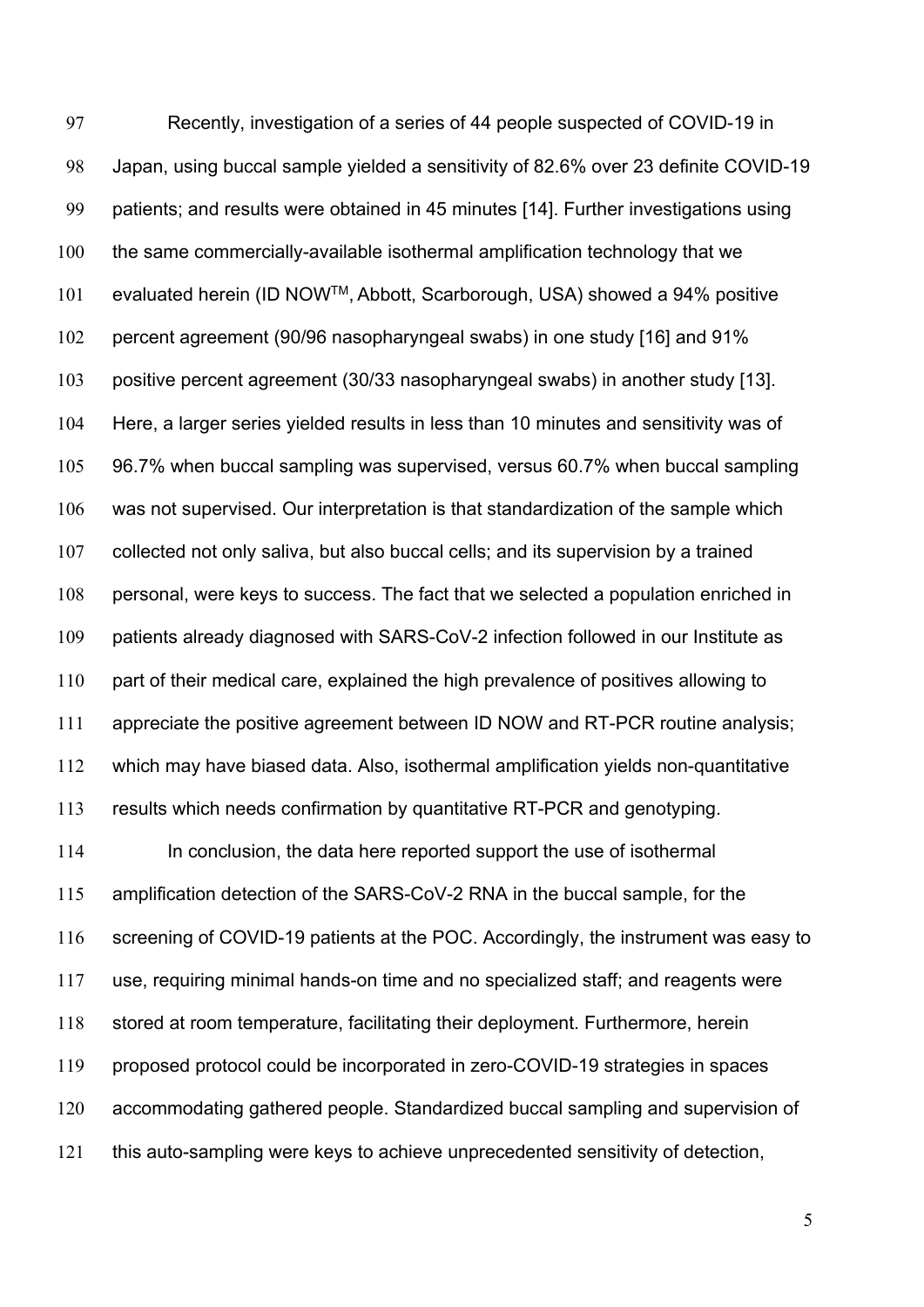- using a less aggressive and more comfortable sampling than the usual
- nasopharyngeal swabbing.
- 
-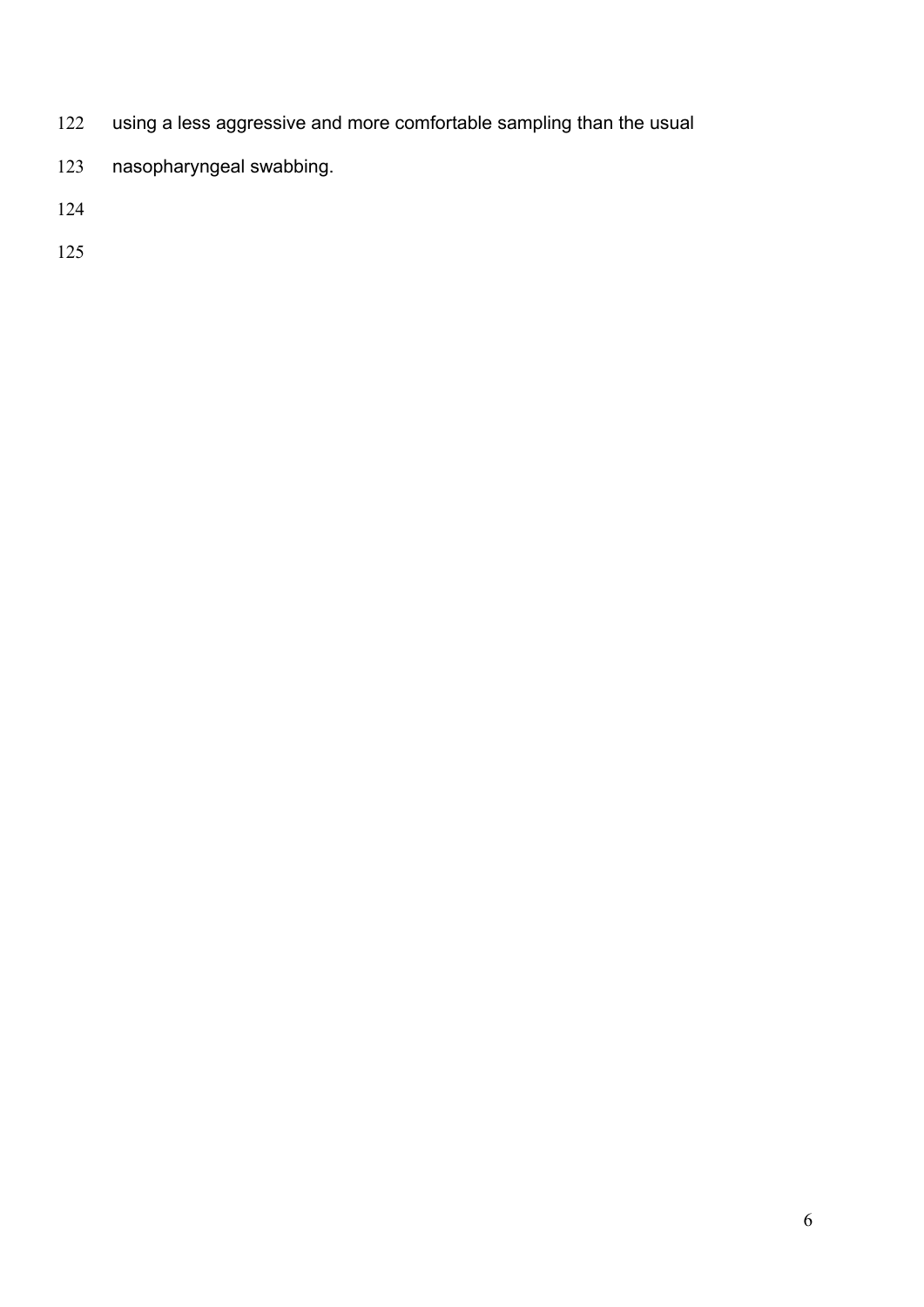## **Acknowledgements:**

| 127 | The authors acknowledge residents who participated to the study and the technical |
|-----|-----------------------------------------------------------------------------------|
| 128 | assistance of Dr. Gérard ABOUDHARAM and Céline GAZIN.                             |
| 129 |                                                                                   |
| 130 |                                                                                   |
| 131 |                                                                                   |
| 132 |                                                                                   |
| 133 |                                                                                   |
| 134 |                                                                                   |
| 135 |                                                                                   |
| 136 |                                                                                   |
| 137 |                                                                                   |
| 138 |                                                                                   |
| 139 |                                                                                   |
| 140 |                                                                                   |
| 141 |                                                                                   |
| 142 |                                                                                   |
| 143 |                                                                                   |
| 144 |                                                                                   |
| 145 |                                                                                   |
| 146 |                                                                                   |
| 147 |                                                                                   |
| 148 |                                                                                   |
| 149 |                                                                                   |
| 150 |                                                                                   |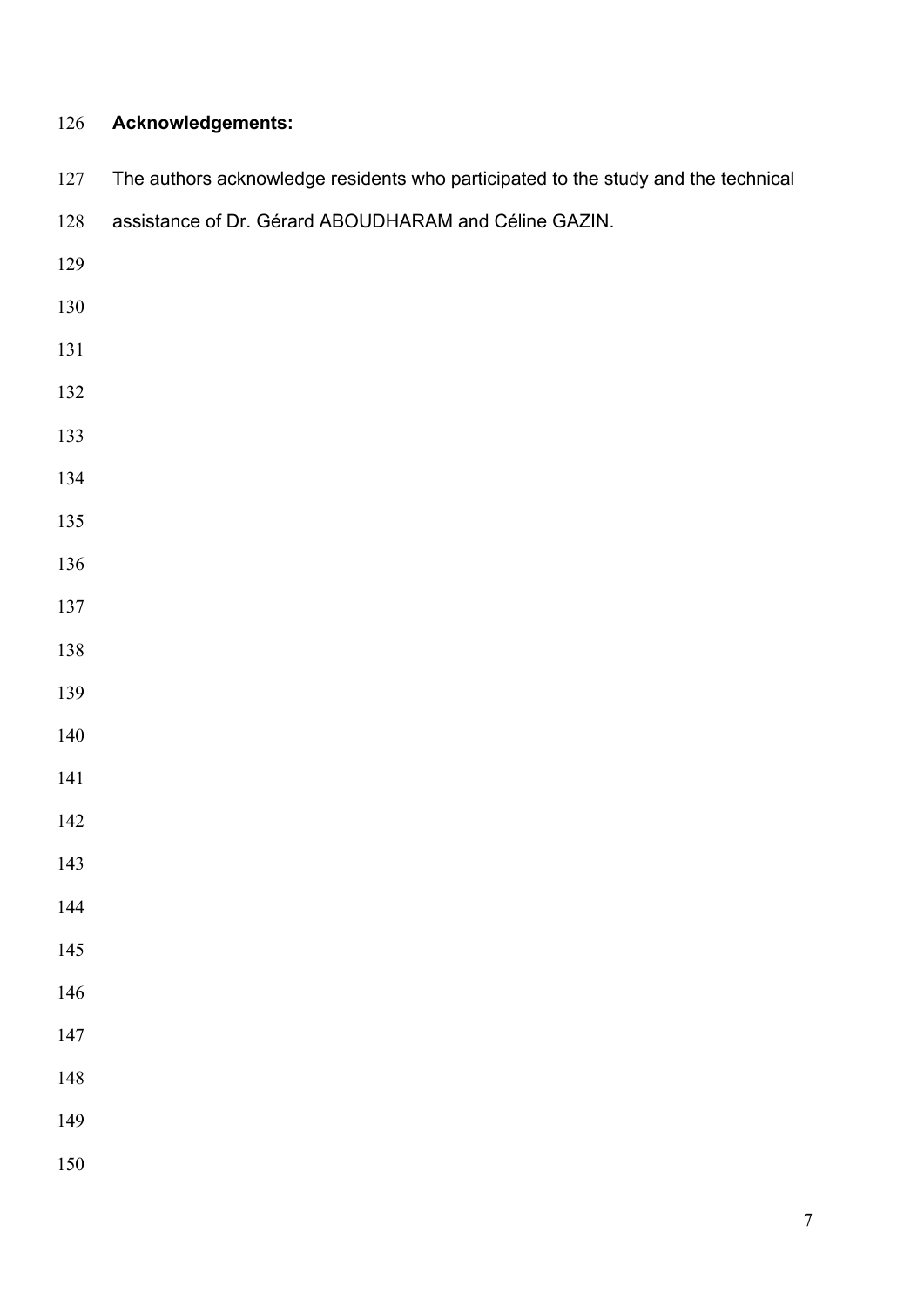151 **Table 1.** Performances of a commercially-available isothermal amplification

152 performed on buccal swabs compared with RT-PCR performed on nasopharyngeal

153 swabs (standard reference), in 212 successive ambulatory people presenting at the

154 IHU Méditerranée Infection, Marseille, February 2021. In 04 people, assays were

155 non interpretable resulting in comparison in 208 people.

156

|               |              | RT-PCR     |            |              |     |
|---------------|--------------|------------|------------|--------------|-----|
|               |              | <b>POS</b> | <b>NEG</b> | <b>TOTAL</b> |     |
| Isothermal    | <b>POS</b>   | 119        |            |              | 119 |
| amplification | <b>NEG</b>   | 4          | 85         |              | 89  |
|               | <b>TOTAL</b> | 123        | 85         |              | 208 |

157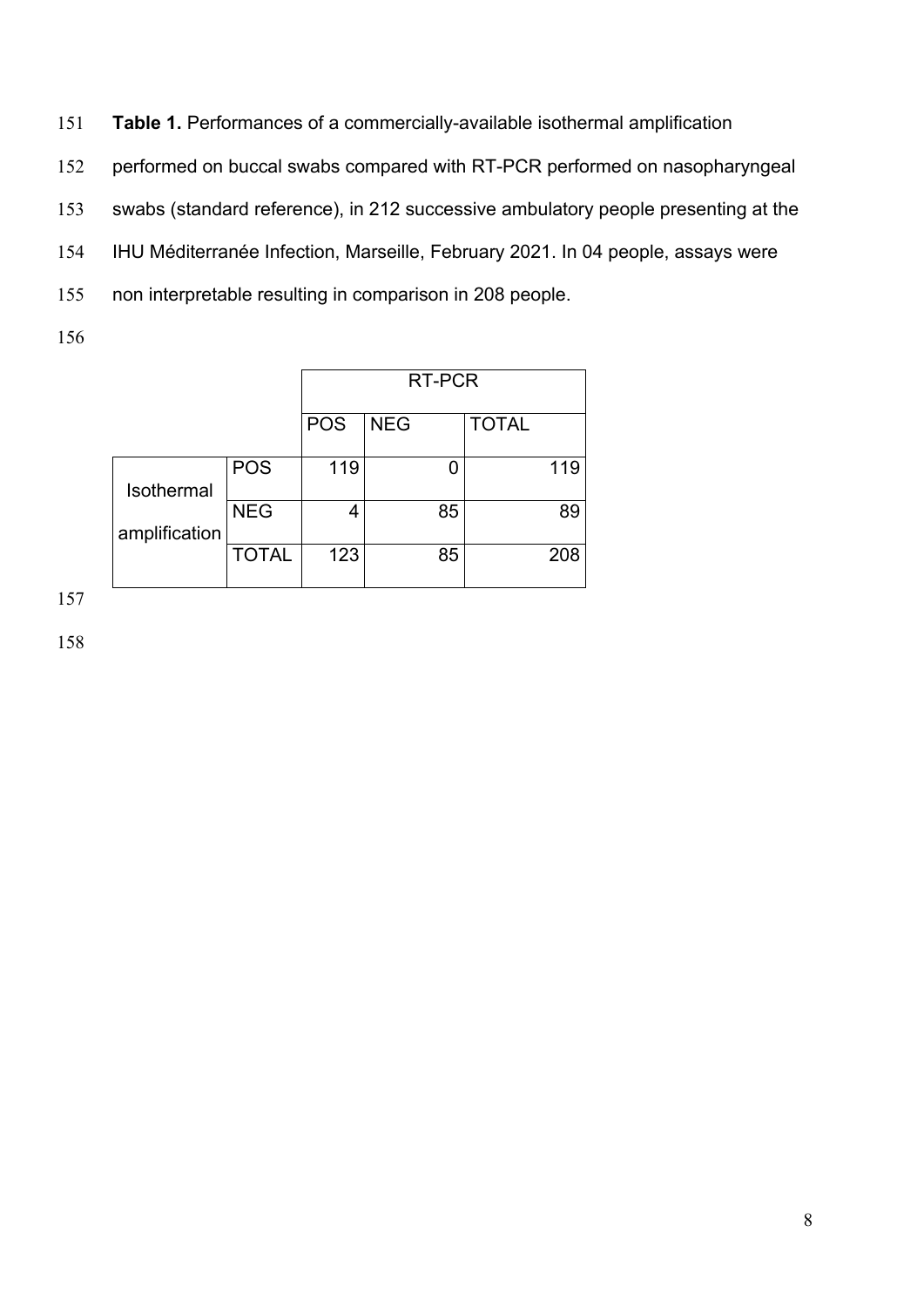## **REFERENCES**

- [1] Zhu N, Zhang D, Wang W, Li X, Yang B, Song J, Zhao X, Huang B, Shi W, Lu R,
- Niu P, Zhan F, Ma X, Wang D, Xu W, Wu G, Gao GF, Tan W, China Novel
- Coronavirus Investigating and Research Team. A novel coronavirus from patients
- with pneumonia in China, 2019. N Engl J Med 2020;382:727-733.
- [2] Corman VM, Landt O, Kaiser M, Molenkamp R, Meijer A, Chu DK, Bleicker T,
- Brünink S, Schneider J, Schmidt ML, Mulders DG, Haagmans BL, van der Veer B,
- van den Brink S, Wijsman L, Goderski G, Romette JL, Ellis J, Zambon M, Peiris M,
- Goossens H, Reusken C, Koopmans MP, Drosten C. Detection of 2019 novel
- coronavirus (2019-nCoV) by real-time RT-PCR. Euro Surveill. 2020
- Jan;25(3):2000045. doi: 10.2807/1560-7917.ES.2020.25.3.2000045.
- [3] Ciotti M, Angeletti S, Minieri M, Giovannetti M, Benvenuto D, Pascarella S,
- Sagnelli C, Bianchi M, Bernardini S, Ciccozzi M. COVID-19 Outbreak: An Overview.
- Chemotherapy. 2019;64(5-6):215-223. doi: 10.1159/000507423.
- [4] Fournier PE, Zandotti C, Ninove L, Prudent E, Colson P, Gazin C, Million M,
- Tissot-Dupont H, Fenollar F. Contribution of VitaPCR SARS-CoV-2 to the
- emergency diagnosis of COVID-19. J Clin Virol. 2020 Dec;133:104682. doi:
- 10.1016/j.jcv.2020.104682.
- [5] Bouam A, Boualam M, Levy PY, Honoré S, La Scola B, Fournier PE, Raoult D,
- Drancourt M. Point-of-care diagnosis of COVID-19 at IHU Méditerranée Infection,
- Marseille, France. Clin. Infect. Dis. 2021. Submitted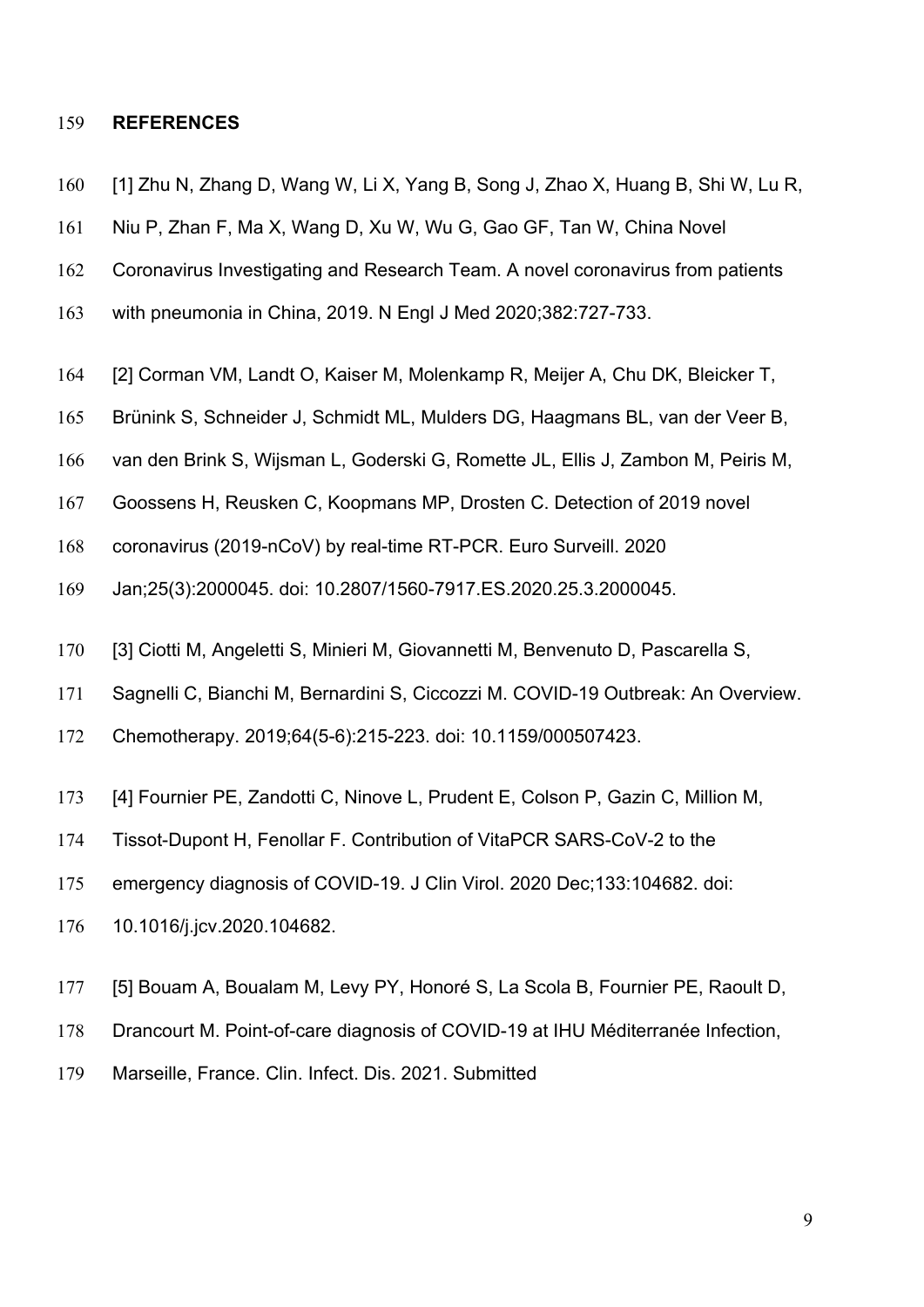- [6] Chen JH, Yip CC, Poon RW, Chan KH, Cheng VC, Hung IF, Chan JF, Yuen KY,
- To KK. Evaluating the use of posterior oropharyngeal saliva in a point-of-care assay
- for the detection of SARS-CoV-2. Emerg Microbes Infect. 2020 Dec;9(1):1356-1359.
- [7] Wyllie AL, Fournier J, Casanovas-Massana A, Campbell M, Tokuyama M,
- Vijayakumar P, Warren JL, Geng B, Muenker MC, Moore AJ, Vogels CBF, Petrone
- ME, Ott IM, Lu P, Venkataraman A, Lu-Culligan A, Klein J, Earnest R, Simonov M,
- Datta R, Handoko R, Naushad N, Sewanan LR, Valdez J, White EB, Lapidus S,
- Kalinich CC, Jiang X, Kim DJ, Kudo E, Linehan M, Mao T, Moriyama M, Oh JE, Park
- A, Silva J, Song E, Takahashi T, Taura M, Weizman OE, Wong P, Yang Y, Bermejo
- S, Odio CD, Omer SB, Dela Cruz CS, Farhadian S, Martinello RA, Iwasaki A,
- Grubaugh ND, Ko AI. Saliva or Nasopharyngeal Swab Specimens for Detection of
- SARS-CoV-2. N Engl J Med. 2020 Sep 24;383(13):1283-1286. doi:
- 10.1056/NEJMc2016359.
- [8] Teo AKJ, Choudhury Y, Tan IB, Cher CY, Chew SH, Wan ZY, Cheng LTE, Oon
- LLE, Tan MH, Chan KS, Hsu LY. Saliva is more sensitive than nasopharyngeal or
- nasal swabs for diagnosis of asymptomatic and mild COVID-19 infection. Sci Rep.
- 2021 Feb 4;11(1):3134. doi: 10.1038/s41598-021-82787-z.
- [9] Herrera LA, Hidalgo-Miranda A, Reynoso-Noverón N, Meneses-García AA,
- Mendoza-Vargas A, Reyes-Grajeda JP et al. Saliva is a reliable and accessible
- source for the detection of SARS-CoV-2. Int J Infect Dis. 2021 Feb 10:S1201-
- 9712(21)00095-3. doi: 10.1016/j.ijid.2021.02.009.
- [10] Azzi L, Carcano G, Gianfagna F, Grossi P, Gasperina DD, Genoni A, Fasano M,
- Sessa F, Tettamanti L, Carinci F, Maurino V, Rossi A, Tagliabue A, Baj A. Saliva is a
- reliable tool to detect SARS-CoV-2. J Infect. 2020 Jul;81(1):e45-e50.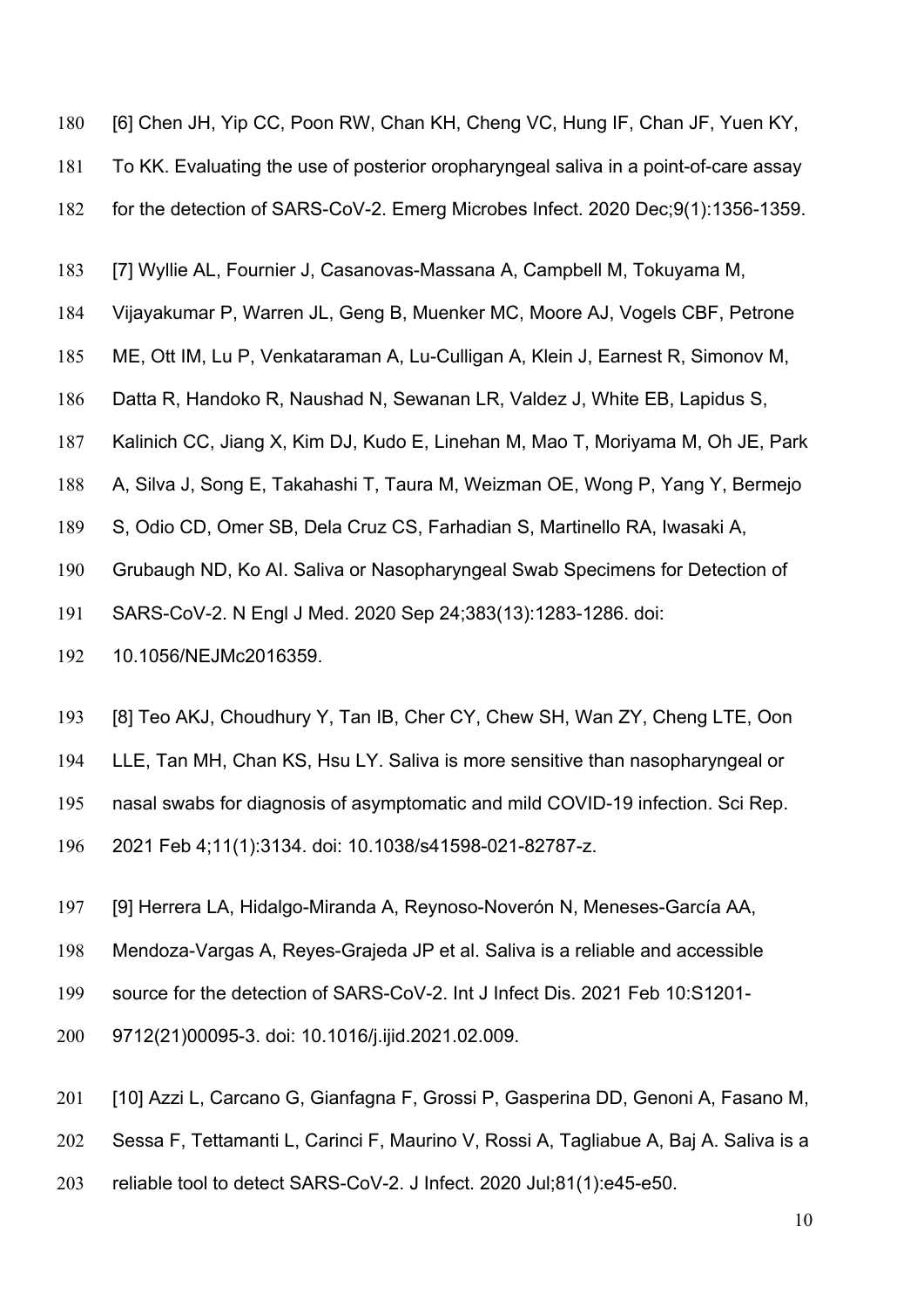- [11] Bastos ML, Perlman-Arrow S, Menzies D, Campbell JR. The Sensitivity and
- Costs of Testing for SARS-CoV-2 Infection With Saliva Versus Nasopharyngeal
- Swabs : A Systematic Review and Meta-analysis. Ann Intern Med. 2021 Jan

12:M20-6569. doi: 10.7326/M20-6569. Epub ahead of print.

- [12] Butler-Laporte G, Lawandi A, Schiller I, Yao MC, Dendukuri N, McDonald EG,
- Lee TC. Comparison of Saliva and Nasopharyngeal Swab Nucleic Acid Amplification
- Testing for Detection of SARS-CoV-2: A Systematic Review and Meta-analysis.
- JAMA Intern Med. 2021 Jan 15:e208876. doi: 10.1001/jamainternmed.2020.8876.
- Epub ahead of print.
- [13] Cradic K, Lockhart M, Ozbolt P, Fatica L, Landon L, Lieber M, Yang D, Swickard

J, Wongchaowart N, Fuhrman S, Antonara S. Clinical Evaluation and Utilization of

Multiple Molecular In Vitro Diagnostic Assays for the Detection of SARS-CoV-2. Am

J Clin Pathol. 2020 Jul 7;154(2):201-207

- [14] Yamazaki W, Matsumura Y, Thongchankaew-Seo U, Yamazaki Y, Nagao M.
- Development of a point-of-care test to detect SARS-CoV-2 from saliva which

combines a simple RNA extraction method with colorimetric reverse transcription

loop-mediated isothermal amplification detection. J Clin Virol. 2021. 136: 104760.

doi.org/10.1016/j.jcv.2021.104760.

- [15] Amrane S, Tissot-Dupont H, Doudier B, Eldin C, Hocquart M, Mailhe M,
- Dudouet P, Ormières E, Ailhaud L, Parola P, Lagier JC, Brouqui P, Zandotti C,
- Ninove L, Luciani L, Boschi C, La Scola B, Raoult D, Million M, Colson P, Gautret P.
- Rapid viral diagnosis and ambulatory management of suspected COVID-19 cases
- presenting at the infectious diseases referral hospital in Marseille, France, January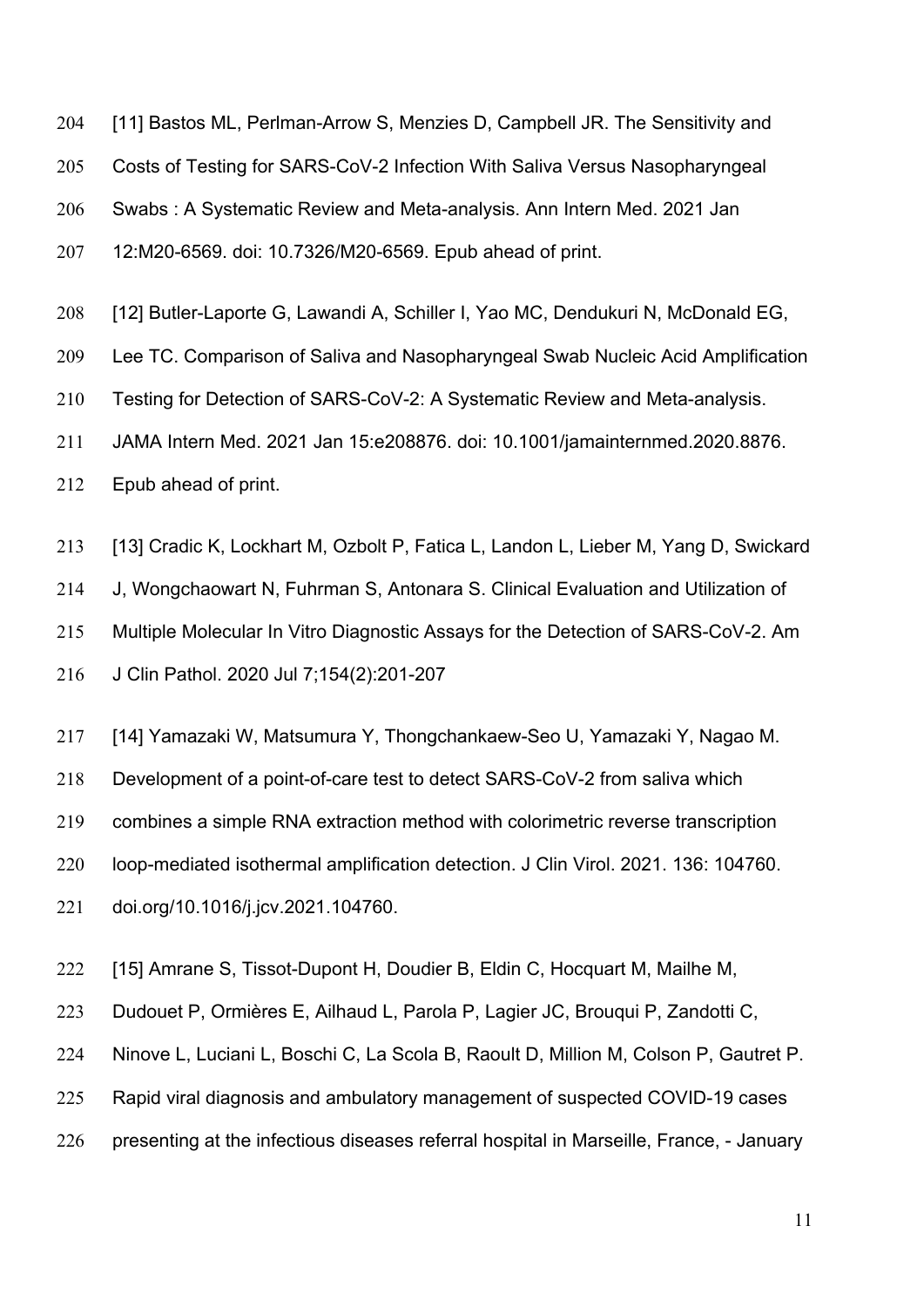- 31st to March 1st, 2020: A respiratory virus snapshot. Travel Med Infect Dis.
- 2020;36:101632. doi: 10.1016/j.tmaid.2020.101632.
- [16] Rhoads DD, Cherian SS, Roman K, Stempak LM, Schmotzer CL, Sadri N.
- Comparison of Abbott ID Now, DiaSorin Simplexa, and CDC FDA Emergency Use
- Authorization Methods for the Detection of SARS-CoV-2 from Nasopharyngeal and
- Nasal Swabs from Individuals Diagnosed with COVID-19. J Clin Microbiol. 2020 Jul
- 23;58(8):e00760-20. doi: 10.1128/JCM.00760-20.
- 
-